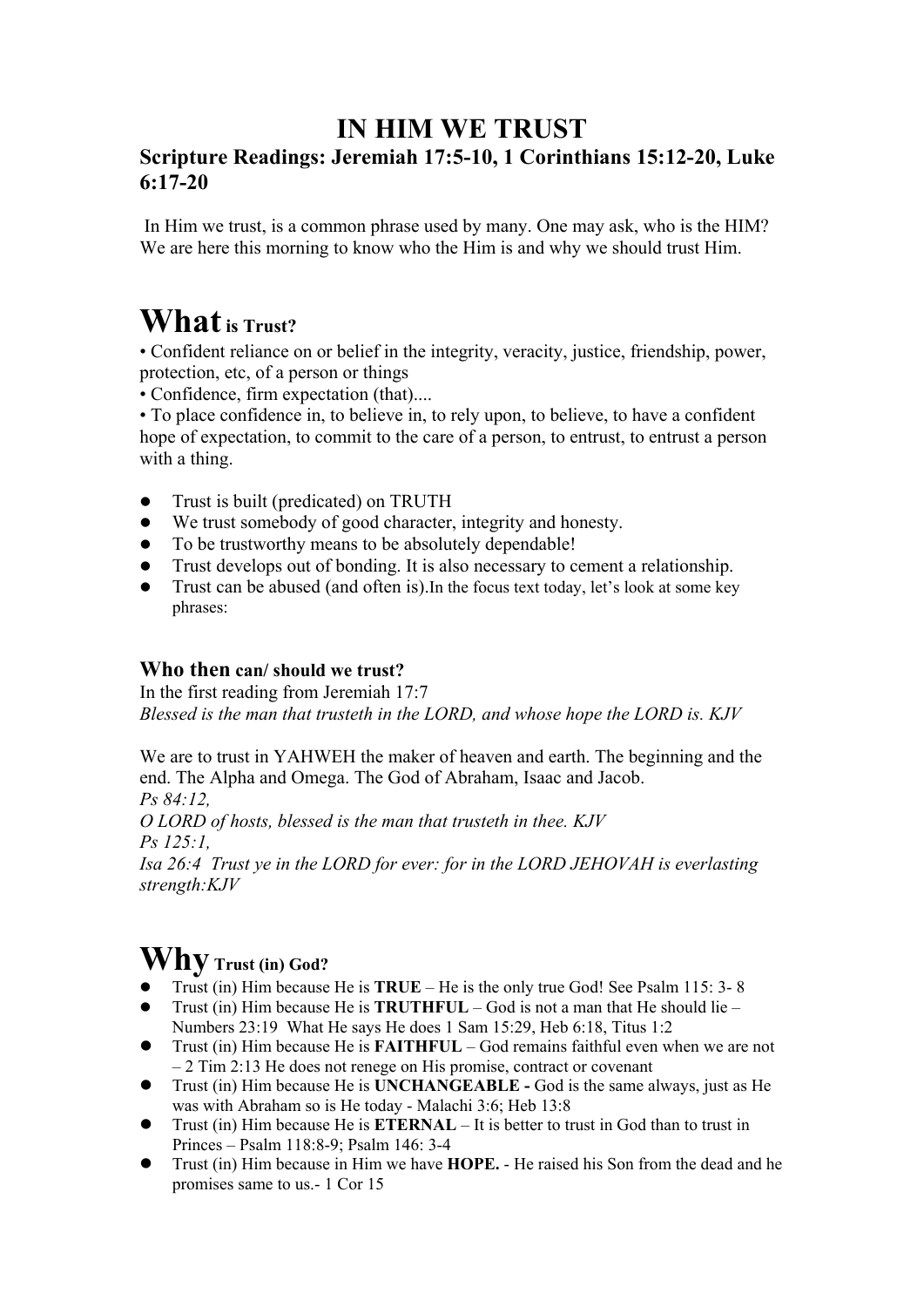Trust (in) Him because He is **our HEALER.** - He healed all the diseases that were brought to him

Governments will fail us; Institutions will disappoint us; Friends, family, colleagues will let us down – all because of human frailties. *But God is not man! He does not suffer the weaknesses of humanity. So He cannot fail, let down or disappoint.* Whatever he says He will do, whatever appointments He makes He keeps! Psalm 22v5 says:

*"They cried to you and were saved; they trusted in you and were not disappointed* (or ashamed)*."* 

As human, we tend to trust in our **understanding** based on our senses; What we see, hear, feel, taste, and touch. *Prov 3:5-6*

> *Proverbs 3:5-6* (New King James Version) *Trust in the LORD with all your heart, And lean not on your own understanding; In all your ways acknowledge Him, And He shall direct your paths.*

*Proverbs 3:5-6* (The Message) *Trust God from the bottom of your heart; don't try to figure out everything on your own. Listen for God's voice in everything you do, everywhere you go; he's the one who will keep you on track.*

#### **YOUR OWN UNDERSTANDING**

• At best imperfect

• At worst hopeless and disastrous

#### **Why?**

- o **Limited horizon** (small picture)
- o **Selfishness** and **small mindedness**
- o **Incomplete information or data points** to make decision from

#### **LEAN NOT**

- Don't depend on it
- Don't count on it
- Don't rely on it

We are also prone to trust in our **wealth, weapons and defenses.** *Psalm 20:7; Isaiah 31:1*

Other times we tend to place confidence in our **fellow man** *Jeremiah 17:5* Fetish Priests, Mallams, Occultist, Wealthy relative, Prophets, Pastors or Self.

## **HOW should we trust God**

#### **WITH ALL YOUR HEART**

• An undivided heart (a double-minded person cannot receive from God – James 1:7-8)

• Sold out for God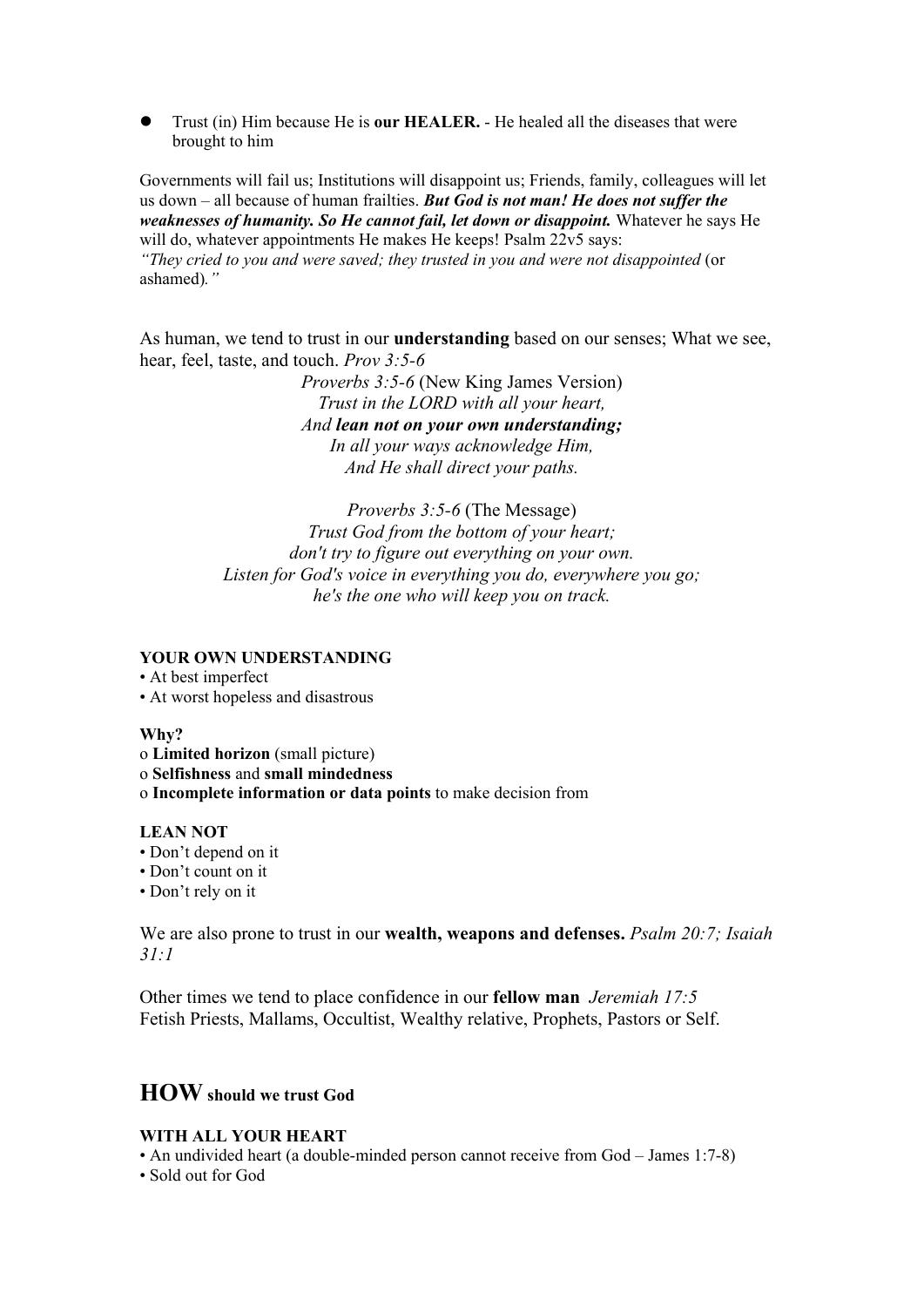#### **IN ALL YOUR WAYS**

- Whatever you do
- Decisions you take
- Plans that you make (see Prov. 16:1,3)

#### **ACKNOWLEDGE HIM**

- Recognize Him
- Defer to Him
- Submit to Him

• Let Him be the Captain of your boat and not a 'seafarer on board'

**Paraphrase (mine)** – With all your heart, Trust Him; On your own understanding, lean not; In all your ways, defer to Him.

### **When should we trust (in) God?**

Trust Him at all times whether in good season or in bad season, much more so in times of trials and

tribulations – Isa 26v4: *"Trust in the Lord always, for the Lord God is the eternal Rock." (NLT)* 

#### **When storms assail,**

Trust in the God who the winds and the sea obey when he rebukes the storm and says 'Peace, be still' (Mark 4:39);

#### **When you are at the end of your tether and don't know what next to do,**

Trust in the God whose eyes *"run to and fro throughout the whole earth, to show Himself strong on behalf of those whose heart is loyal to Him" (2 Chr. 16:9)*; the God who saw Hagar in her desperate state and who Hagar called the *El Roi (Gen 13:16);* 

#### **When your health fails,**

Trust in the God who is the *Jehovah Rapha (Ex 15:26)*, (He makes bitter things sweet)! The God who sent his word and healed their diseases (Psalm 107: 20), the God by whose stripes we are healed (Isa 53:5), the God whose grace is sufficient (2 Cor. 12:9);

#### **When you feel lonely and alone,**

Trust in the God who says: *"I will never leave you nor forsake you" (Heb 13:5); the God who placed the lonely in families (Ps 68:5-6).* 

#### **When you are at a crossroads and don't know which way to turn,**

Trust in the God who says: "*Whether you turn to the right or to the left, your ears will hear a voice behind you, saying, "This is the way; walk in it." (Isa 30:21)* 

#### **When heaven seems to be silent and the horizon seems dark, cloud and dreary,**

Trust in the God who inhabits the darkness (Ex. 20:21)

The God of whom the hymn writer (Edward Mote) wrote:

"*When darkness veils his lovely face, I rest on His unchanging grace; In every high and stormy gale, my anchor holds within the veil. His oath, His covenant His blood, support me in the whelming flood; When all around my soul gives way, He then is all my hope and stay."*